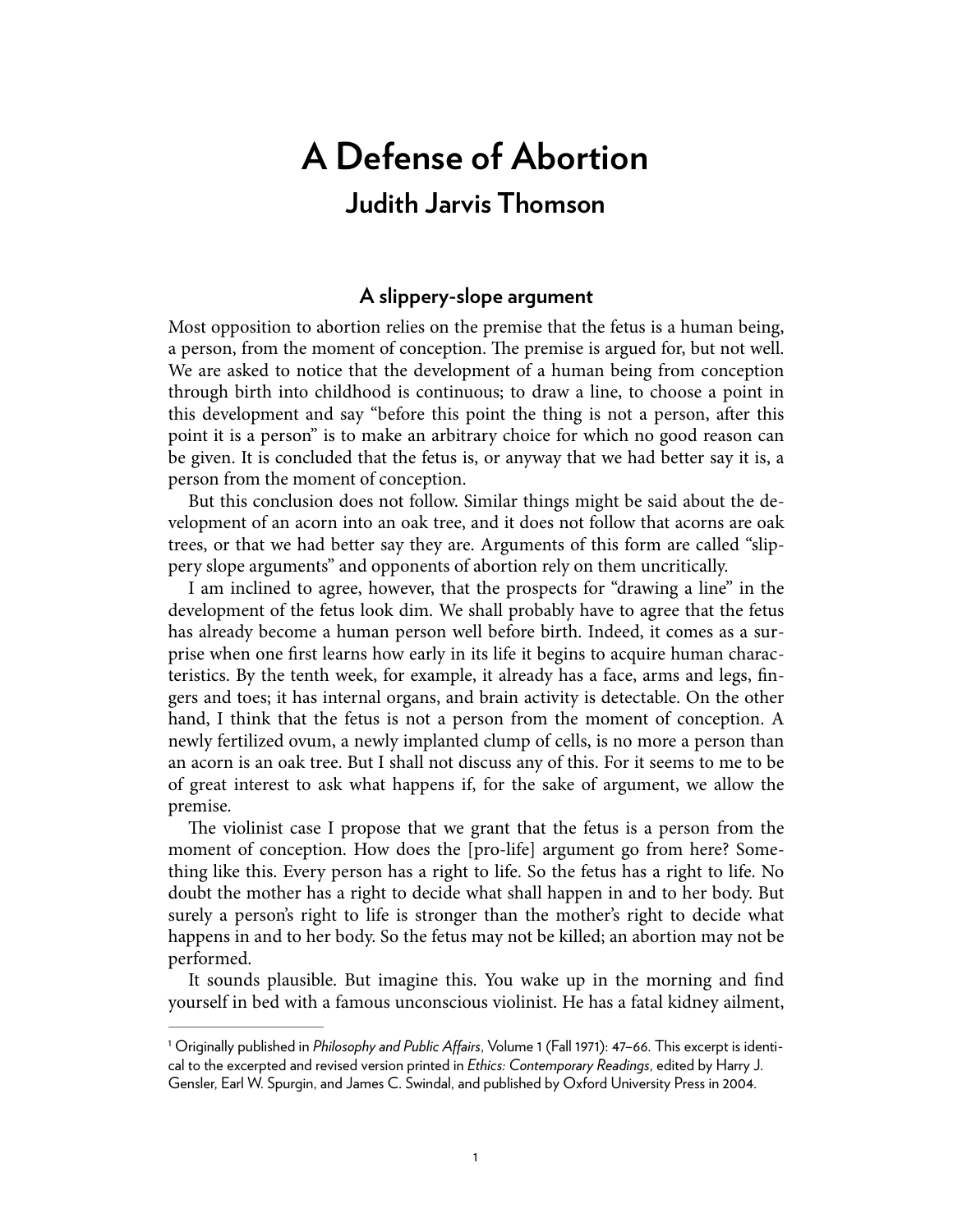and the Society of Music Lovers has found that you alone have the right blood type to help. They have therefore kidnapped you, and the violinist's circulatory system was plugged into yours, so your kidneys can be used to extract poisons from his blood. The director of the hospital tells you, "Look, we're sorry the Society of Music Lovers did this to you—we would never have permitted it if we had known. But still, they did it, and the violinist now is plugged into you. To unplug you would be to kill him. But it's only for nine months. By then he will have recovered from his ailment, and can safely be unplugged from you." Is it morally incumbent on you to accede to this situation? No doubt it would be very nice of you if you did, a great kindness. But do you *have* to accede to it? What if it were not nine months, but nine years? What if the director says, "Tough luck, but you've got to stay in bed, with the violinist plugged into you, for the rest of your life. Because remember this. All persons have a right to life, and violinists are persons. A person's right to life outweighs your right to decide what happens in and to your body. So you cannot ever be unplugged from him." I imagine you would regard this as outrageous, which suggests that something is wrong with that plausible-sounding argument I mentioned a moment ago.

#### **The pro-life argument and rape cases**

In this case, you were kidnapped; you didn't volunteer for the operation that plugged the violinist into your kidneys. Can those who oppose abortion on the ground I mentioned make an exception for a pregnancy due to rape? Certainly. They can say that persons have a right to life only if they didn't come into existence because of rape; or they can say that all persons have a right to life, but those who came into existence because of rape have less. But these statements have a rather unpleasant sound. Surely the question of whether you have a right to life, or how much of it you have, shouldn't turn on whether you are the product of a rape. The people who oppose abortion on the ground I mentioned do not make an exception in case of rape.

Nor do they make an exception for a case in which the mother has to spend the nine months of her pregnancy in bed. They would agree that would be a great pity, and hard on the mother; but all persons have a right to life, the fetus is a person, and so on. I suspect that they would not make an exception for a case in which the pregnancy went on for nine years, or even the rest of the mother's life.

#### **The mother's right to self-defense**

Let us call the view that abortion is impermissible even to save the mother's life "the extreme view." I want to suggest first that it does not issue from the argument I mentioned earlier without the addition of some fairly powerful premises. Suppose a woman has become pregnant, and now learns that she has a cardiac condition such that she will die if she carries the baby to term. What may be done for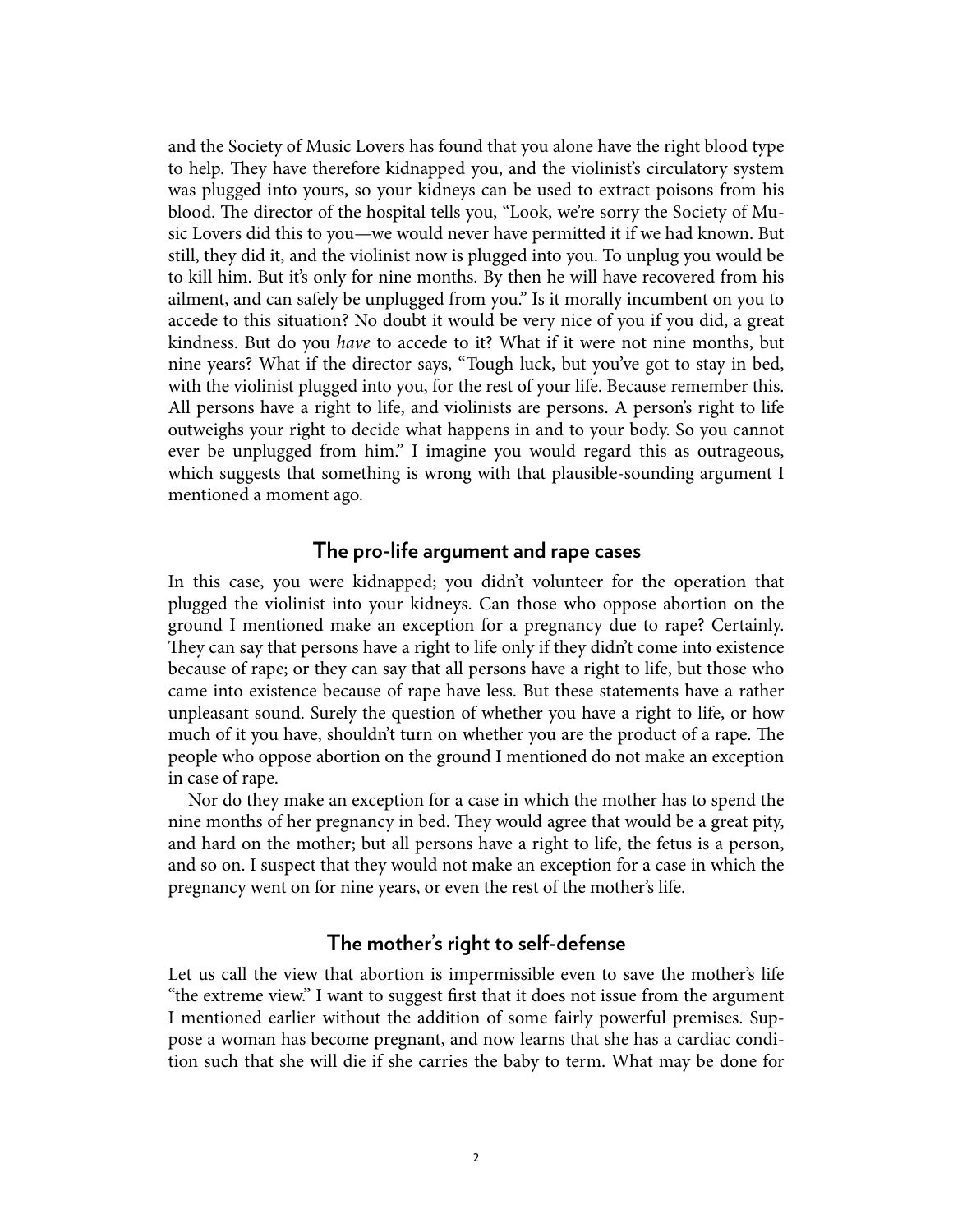her? The fetus, being a person, has a right to life, but as the mother is a person too, so has she a right to life. Presumably they have an equal right to life. How is it supposed to come out that an abortion may not be performed? If mother and child have an equal right to life, shouldn't we perhaps flip a coin? Or should we add the mother's right to decide what happens in and to her body, which everybody seems ready to grant—the sum of her rights now outweighing the fetus' right to life?

The most familiar argument here is the following. Performing the abortion would be directly killing the child, whereas doing nothing would not be killing the mother, but only letting her die. Moreover, in killing the child, one would be killing an innocent person, for the child has committed no crime, and is not aiming at his mother's death. Thus an abortion may not be performed.

Suppose you find yourself trapped in a tiny house with a growing child. I mean a very tiny house, and a rapidly growing child—you are already up against the wall of the house and in a few minutes you'll be crushed to death. The child on the other hand won't be crushed to death; if nothing is done to stop him from growing, he'll simply burst open the house and walk out a free man. Now I could well understand it if a bystander were to say, "We cannot choose between your life and his, we cannot intervene." But it cannot be concluded that you too can do nothing, that you cannot attack it to save your life. However innocent the child may be, you do not have to wait passively while it crushes you to death. Perhaps a pregnant woman is vaguely felt to have the status of house, to which we don't allow the right of self-defense. But if the woman houses the child, it should be remembered that she is a person who houses it.

I am not claiming that people have a right to do anything whatever to save their lives. There are limits to the right of self-defense. If someone threatens you with death unless you torture someone else to death, you have not the right, even to save your life, to do so. But the case under consideration here is very different. In our case there are only two people involved, one whose life is threatened, and one who threatens it. Both are innocent. For this reason we may feel that we bystanders cannot intervene. But the person threatened can.

In sum, a woman surely can defend her life against the threat to it posed by the unborn child, even if doing so involves its death. And this shows that the extreme view of abortion is false.

## **The people-seeds case**

Suppose a woman voluntarily indulges in intercourse, knowing of the chance it will issue in pregnancy, and she does become pregnant; is she not in part responsible for the presence of the unborn person inside her? No doubt she did not invite it in. But doesn't her partial responsibility for its being there itself give it a right to the use of her body?

It is not at all plain that this argument really does go even as far as it purports to. If the room is stuffy, and I therefore open a window to air it, and a burglar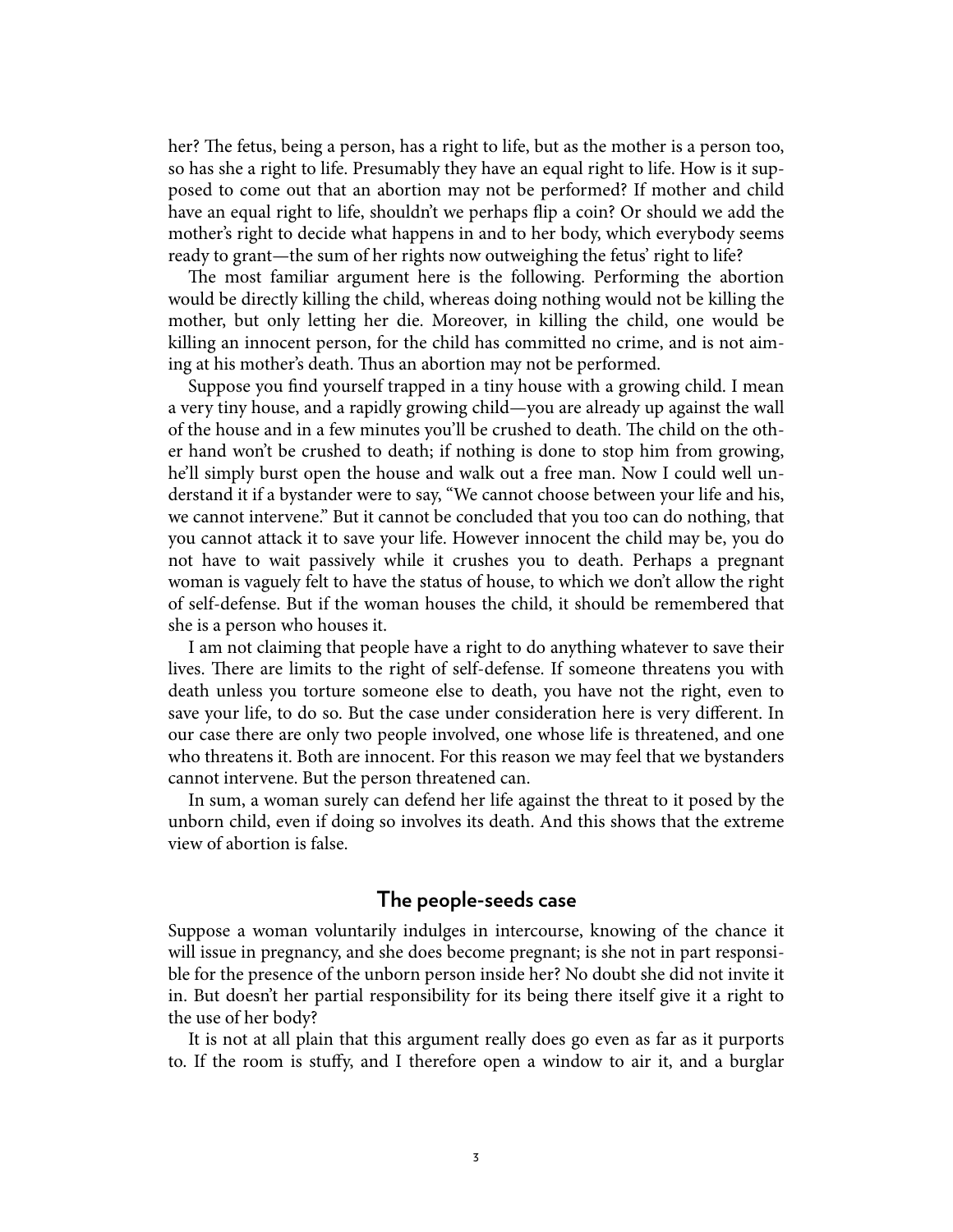climbs in, it would be absurd to say, "Ah, now he can stay, she's given him a right to the use of her house—for she is partially responsible for his presence there, having voluntarily done what enabled him to get in, in full knowledge that there are such things as burglars." It would be still more absurd to say this if I had had bars installed outside my windows, precisely to prevent burglars from getting in, and a burglar got in only because of a defect in the bars. Again, suppose it were like this: people-seeds drif about in the air like pollen, and if you open your windows, one may drif in and take root in your carpets or upholstery. You don't want children, so you fix up your windows with fine mesh screens, the very best you can buy. As can happen, one of the screens is defective; and a seed drifs in and takes root. Does the person-plant who now develops have a right to the use of your house? Surely not—despite the fact that you voluntarily opened your windows and you knew that screens were sometimes defective. Someone may argue that you are responsible for its rooting, that it does have a right to your house, because afer all you *could* have lived out your life with bare floors and furniture, or with sealed windows and doors. But this won't do—for by the same token anyone can avoid a pregnancy due to rape by having a hysterectomy, or anyway by never leaving home without a (reliable!) army.

It seems to me that the argument we are looking at can establish at most that there are some cases in which the unborn person has a right to the use of its mother's body, and therefore *some* cases in which abortion is unjust killing. There is room for much discussion and argument as to precisely which, if any. At any rate the argument certainly does not establish that all abortion is unjust killing.

#### **Moral decency**

There may be cases in which it would be morally indecent to detach a person from your body at the cost of his life. Suppose you learn that what the violinist needs is not nine years of your life, but only one hour: all you need do to save his life is to spend one hour with him. Admittedly you were kidnapped. Admittedly you did not give anyone permission to plug him into you. Nevertheless it seems to me plain you *ought* to allow him to use your kidneys for that hour—it would be indecent to refuse.

Again, suppose pregnancy lasted only an hour, and constituted no threat to life or health. And suppose that a woman becomes pregnant as a result of rape. Admittedly she did not voluntarily do anything to bring about the existence of a child. Admittedly she did nothing at all which would give the unborn person a right to the use of her body. All the same it might well be said, as in the newly emended violinist story, that she *ought* to allow it to remain for that hour—that it would be indecent to refuse.

My own view is that even though you ought to let the violinist use your kidneys for the one hour, we should not conclude that he has a right to do so —we should say that if you refuse, you are self-centered and callous, indecent in fact, but not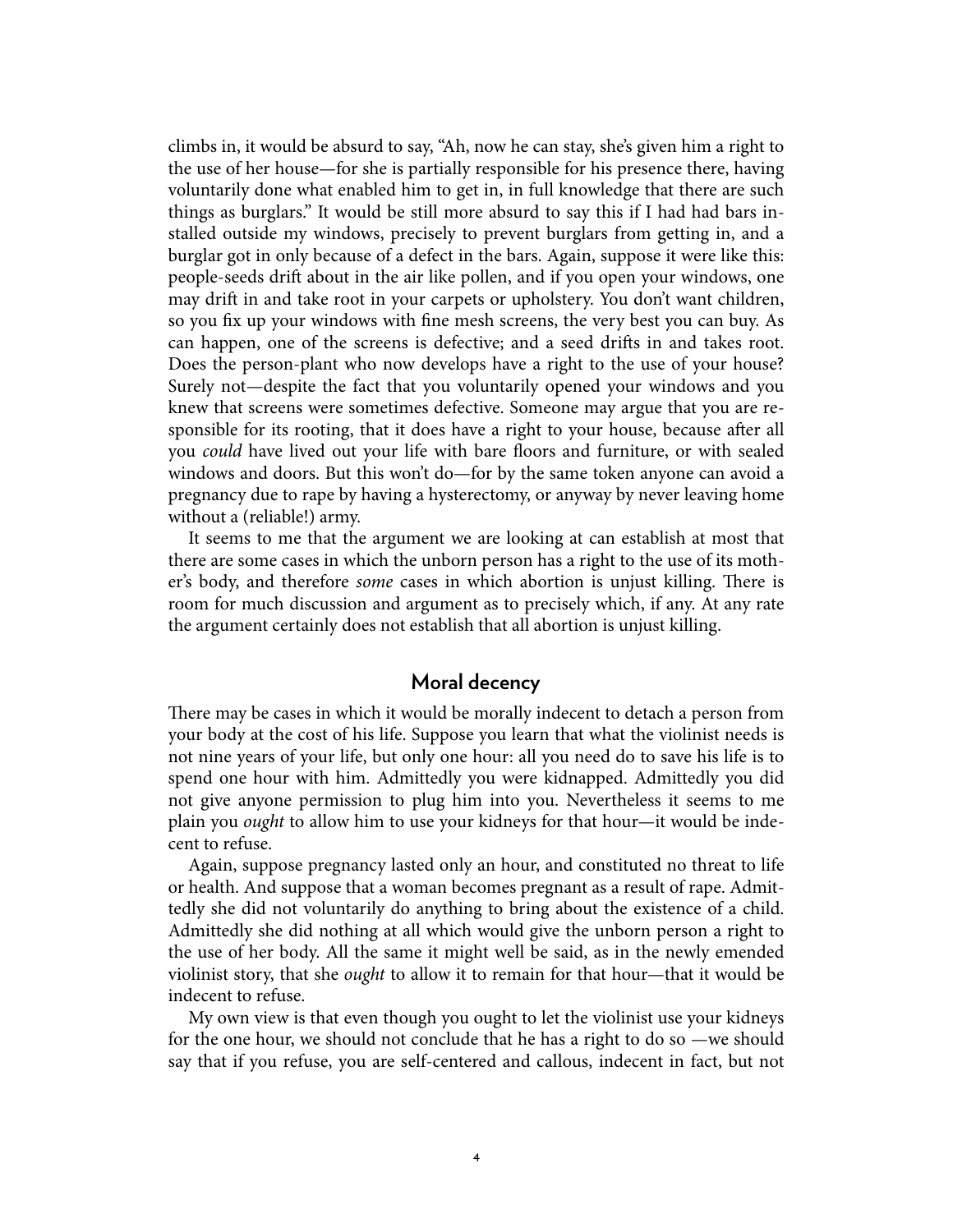unjust. And similarly, that even supposing a case in which a woman pregnant due to rape ought to allow the unborn person to use her body for the hour he needs, we should not conclude that he has a right to do so; we should conclude that she is self- centered, callous, indecent, but not unjust, if she refuses. The complaints are no less grave; they are just different.

Except in such cases as the unborn person has a right to demand it— and we were leaving open the possibility that there may be such cases—nobody is morally required to make large sacrifices, of health, of all other interests and concerns, for nine years, or even for nine months, in order to keep another person alive.

## **Assuming responsibility**

Following the lead of the opponents of abortion, I have been speaking of the fetus merely as a person. But it may be said that what is important is not merely that the fetus is a person, but that it is a person for whom the woman has a special responsibility issuing from the fact that she is its mother. And it might be argued that all my analogies are therefore irrelevant—for you do not have that special kind of responsibility for that violinist.

If parents do not try to prevent pregnancy, do not obtain an abortion, and then at the birth of the child do not put it out for adoption, but rather take it home, then they have assumed responsibility for it, they have given it rights, and they cannot *now* withdraw support from it at the cost of its life because they now find it difficult to go on providing for it. But if they have taken all reasonable precautions against having a child, they do not simply by virtue of their biological relationship to the child who comes into existence have a special responsibility for it. They may wish to assume responsibility for it, or they may not wish to. I am suggesting that if assuming responsibility for it would require large sacrifices, then they may refuse.

## **Objections from the pro-choice side**

My argument will be found unsatisfactory on two counts by many who want to regard abortion as morally permissible. First, I do not argue that abortion is always permissible. I am inclined to think it a merit of my account that it does not give a general yes or a general no. It allows for and supports our sense that, for example, a sick and desperately frightened fourteen-year-old schoolgirl, pregnant due to rape, may of course choose abortion, and that any law which rules this out is insane. And it also allows for and supports our sense that in other cases resort to abortion is positively indecent. It would be indecent in the woman to request an abortion, and indecent in a doctor to perform it, if she is in her seventh month, and wants the abortion just to avoid postponing a trip abroad. The fact that the arguments I have been drawing attention to treat all cases of abortion as morally on a par ought to have made them suspect at the outset.